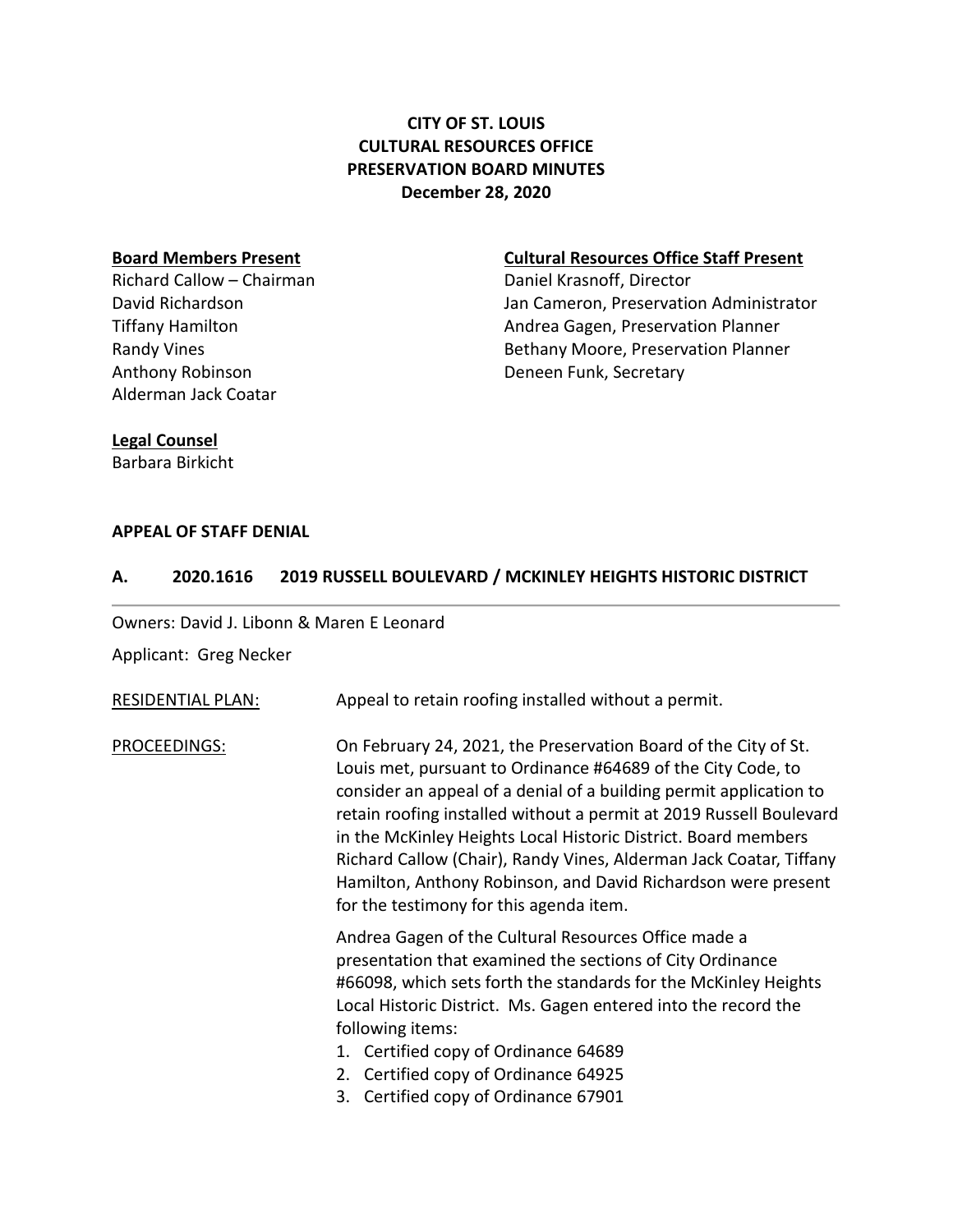|                            | 4. The application, the meeting agenda and the PowerPoint<br>presentation.                                                                                                                                                                                                                                                                                                        |
|----------------------------|-----------------------------------------------------------------------------------------------------------------------------------------------------------------------------------------------------------------------------------------------------------------------------------------------------------------------------------------------------------------------------------|
|                            | Ms. Gagen stated that the installed shingles did not comply with<br>the McKinley Heights Historic District ordinance.                                                                                                                                                                                                                                                             |
|                            | David Libonn, owner, spoke on his own behalf, stating that the<br>roof was installed with the assumption that the contractor had<br>pulled a permit, as was required in their contract. Mr. Libonn also<br>stated that they had put a lot of money into the building, and that<br>changing the roof at this point would be a financial hardship.                                  |
| <b>FINDINGS OF FACT:</b>   | The Board finds that:                                                                                                                                                                                                                                                                                                                                                             |
|                            | 2019 Russell Boulevard is located in the McKinley Heights<br>$\bullet$<br>Local Historic District.                                                                                                                                                                                                                                                                                |
|                            | The current shingles were installed without a permit.<br>$\bullet$                                                                                                                                                                                                                                                                                                                |
|                            | The shake-style shingles do not comply with the McKinley<br>$\bullet$<br>Heights Local Historic District.                                                                                                                                                                                                                                                                         |
|                            | Replacing the current roofing with shingles that comply with<br>$\bullet$                                                                                                                                                                                                                                                                                                         |
|                            | the standards would be a financial hardship for the owners.                                                                                                                                                                                                                                                                                                                       |
| <b>CONCLUSIONS OF LAW:</b> | After due consideration and after weighing each piece of evidence<br>and making a determination of the credibility of the witnesses,<br>the Board has made a determination as to the substance and<br>credibility of the evidence and exhibits.                                                                                                                                   |
|                            | The Preservation Board overturned the Director's denial of the<br>roofing, as its replacement would constitute a financial hardship<br>for the owners. Alderman Jack Coatar made the motion, which<br>was seconded by Board Member Tiffany Hamilton. The motion<br>passed 4-1, with Board Member Anthony Robinson in opposition,<br>and Board Chairman Richard Callow abstaining. |
|                            |                                                                                                                                                                                                                                                                                                                                                                                   |

#### **PRELIMINARY REVIEW**

## **B. 2021.0190 2800 SHENANDOAH AVENUE / FOX PARK HISTORIC DISTRICT**

#### Owners: V2 Properties

Applicant/Architect: Revel Architects/Jay Reeves

COMMERCIAL PLAN: Construct patio cover with operable screens.

PROCEEDINGS: On February 22, 2021, the Preservation Board of the City of St. Louis met, pursuant to Ordinance #64689 of the City Code, to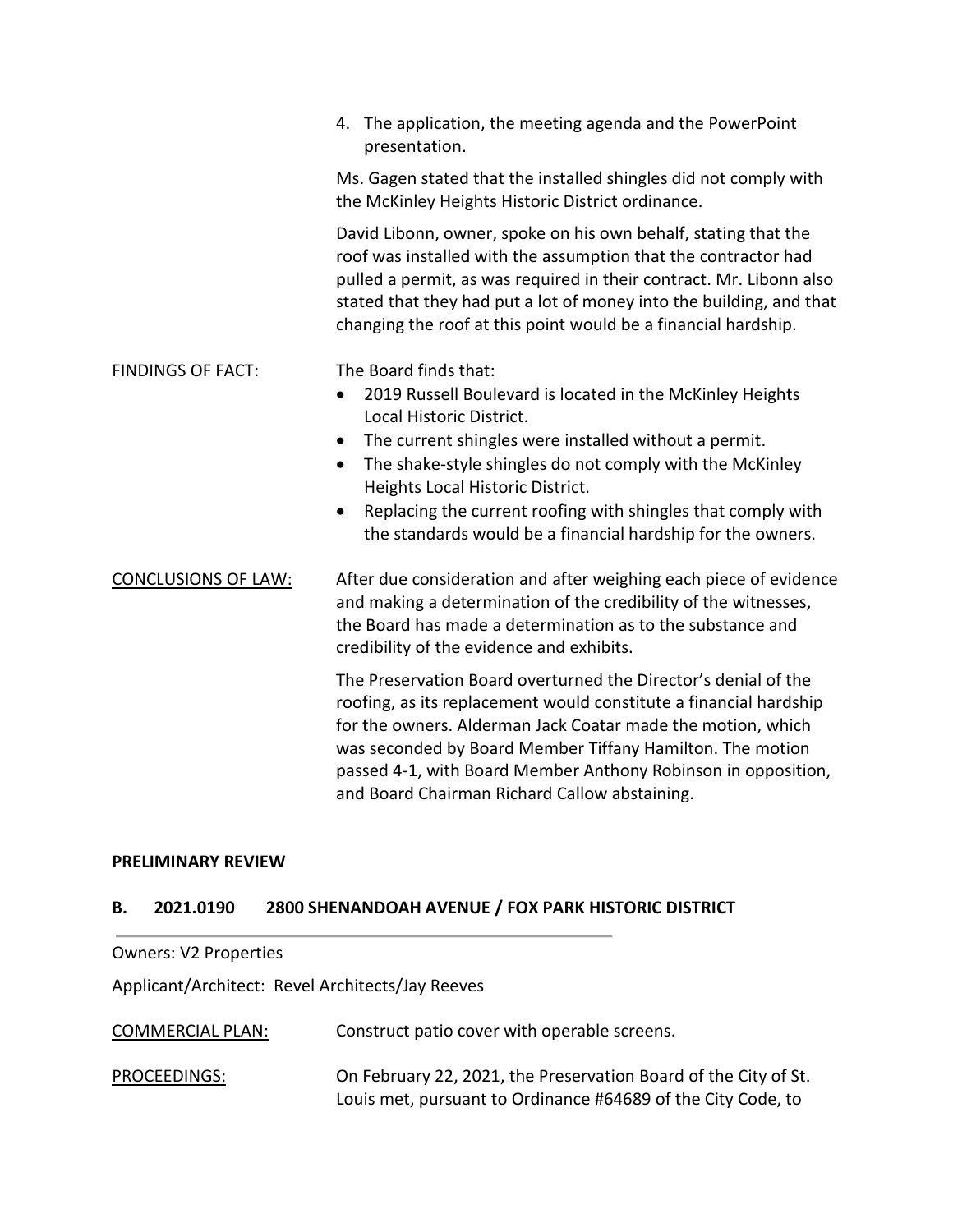consider a preliminary review request to construct a patio cover at the front façade of Little Fox Restaurant at 2800 Shenandoah Avenue, in the Fox Park Historic District. The application was submitted by the project architect, Jay Reeves.

Board members Richard Callow (Chair), David Richardson; Anthony Robinson; Tiffany Hamilton; and Alderman Jack Coatar were present for the testimony for this agenda item.

Jan Cameron of the Cultural Resources Office made a presentation that examined the sections of City Ordinance #66098, the Fox Park Historic District, that sets forth the standards for additions in the district. After describing the project, she testified that it was not in compliance with the Standards as no additions could be made to a Public Façade. She recommended that the Board withhold preliminary approval as the proposal did not comply with the historic district standards.

Jay Reeves, Architect of the project, testified on his own behalf. He further described the proposed structure, how it would function and appear when installed; and how it could be removed if later necessary. Mr. Reeves then outlined how infeasible other attempts by the business owners had been to provide exterior dining and how the structure would enable the owners to continue to serve their customers.

Mowgli Rivard, property owner, testified on her own behalf. She detailed the history of the business and the hardships COVID had created for them. She noted the extreme difficulty of heating the exterior seating and its cost and how the new structure would allow them to continue to do business.

Rocco Danna, representing the Fox Park Neighborhood Association, testified that the neighborhood was in support of the project. He felt it was a quality produce and that its simple design of the structure was appropriate.

#### FINDINGS OF FACT: The Preservation Board finds that:

- 2800 Shenandoah Avenue is located in the Fox Park Local Historic District.
- The Fox Park Standards do not allow additions to Public Facades.
- While the addition is large, it will be visually open and can be removed without permanent damage to the historic fabric of the building.